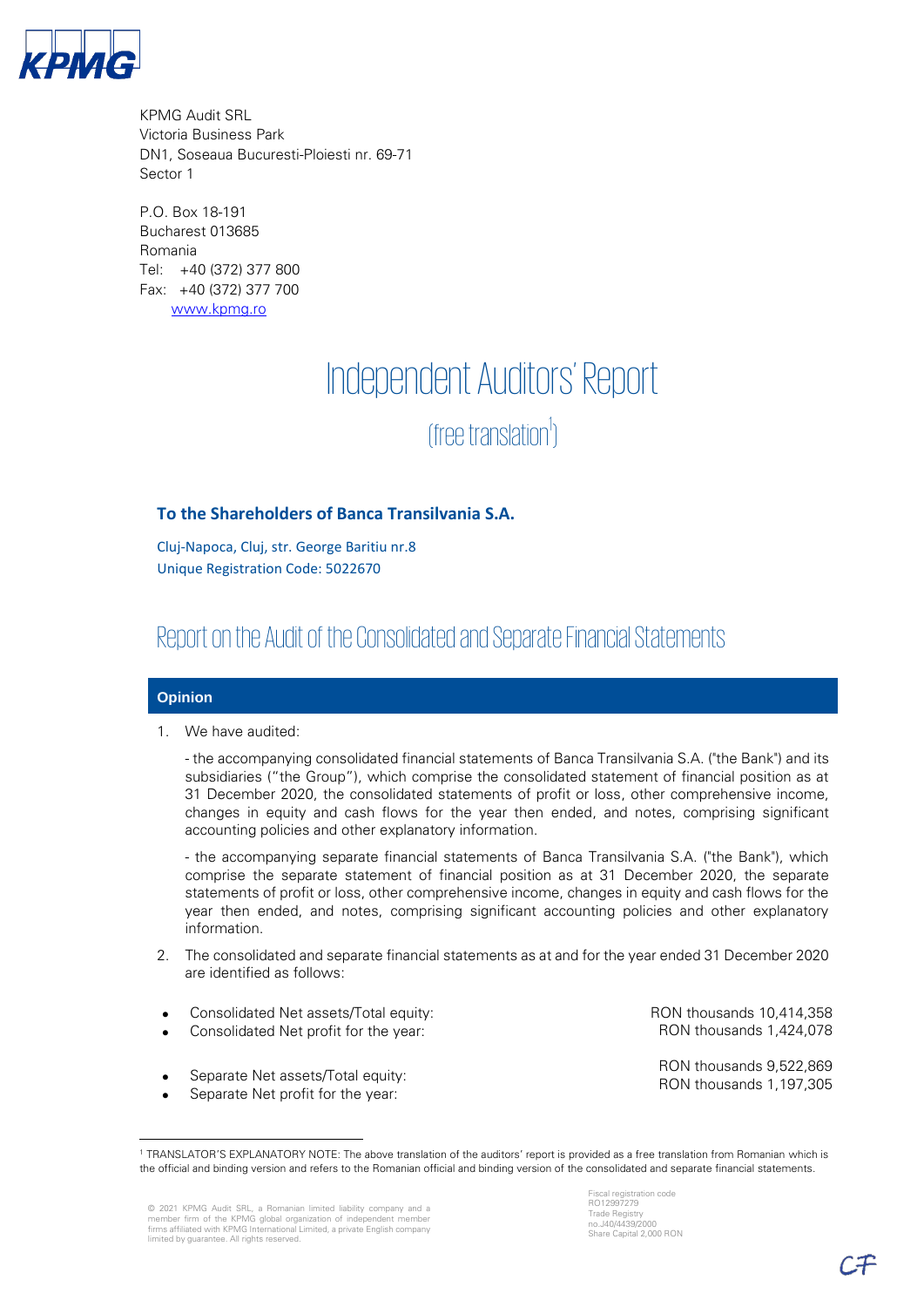

3. In our opinion, the accompanying consolidated and separate financial statements give a true and fair view of the consolidated financial position of the Group and unconsolidated financial position of the Bank as at 31 December 2020, respectively, and of their consolidated and unconsolidated financial performance and consolidated and unconsolidated cash flows for the year then ended in accordance with the International Financial Reporting Standards as adopted by the European Union.

## **Basis for Opinion**

4. We conducted our audit in accordance with International Standards on Auditing ("ISAs"), Regulation (EU) no. 537/2014 of the European Parliament and of the Council ("the Regulation") and Law no. 162/2017 ("the Law"). Our responsibilities under those standards and regulations are further described in the Auditors' Responsibilities for the Audit of the Consolidated and Separate Financial Statements section of our report. We are independent of the Bank and the Group in accordance with International Ethics Standards Board for Accountants International Code of Ethics for Professional Accountants (including International Independence Standards) ("IESBA Code") together with the ethical requirements that are relevant to our audit of the consolidated and separate financial statements in Romania, including the Regulation and the Law and we have fulfilled our other ethical responsibilities in accordance with these requirements and the IESBA Code. We believe that the audit evidence we have obtained is sufficient and appropriate to provide a basis for our opinion.

### **Key Audit Matters**

5. Key audit matters are those matters that, in our professional judgment, were of most significance in our audit of the consolidated and separate financial statements of the current period. These matters were addressed in the context of our audit of the consolidated and separate financial statements as a whole, and in forming our opinion thereon, and we do not provide a separate opinion on these matters.

#### **Impairment of loans and advances to customers**

As at 31 December 2020, the consolidated financial statements include gross loans and advances to customers of RON 44,286,658 thousand, related expected credit losses of RON 3,394,114 thousand, and, for the year then ended, net charge on impairment losses recognized in the statement of profit or loss of RON 984,194 thousand (31 December 2019: gross loans and advances to customers: RON 41,872,385 thousand, related expected credit losses: RON 2,696,981 thousand and net charge on impairment losses recognized in the statement of profit and loss: RON 427,944 thousand).

As at 31 December 2020, the separate financial statements include gross loans and advances to customers of RON 43,553,961 thousand, related expected credit losses of RON 3,190,052 thousand, and, for the year then ended, net charge on impairment losses recognized in the statement of profit or loss of RON 911,369 thousand (31 December 2019: gross loans and advances to customers: RON 41,134,588 thousand, related expected credit losses: RON 2,532,673 thousand and net charge on impairment losses recognized in the statement of profit and loss: RON 364,972 thousand).

See Notes 3 Significant accounting policies, 4b Financial risk management – credit risk, 5a Accounting estimates and significant judgements, 15 Net expense from impairment allowance, expected losses on assets, provisions for other risks and loan commitments, 22 Loans and advances to customers to the consolidated and separate financial statements.

| The key audit matter |                                                                 | How the matter was addressed in our audit                                                                                                         |
|----------------------|-----------------------------------------------------------------|---------------------------------------------------------------------------------------------------------------------------------------------------|
|                      | Impairment allowances<br>expected credit losses ("ECLs") within | represent   Our audit procedures, performed, where relevant,<br>management's best estimate of the with the assistance from our own financial risk |

2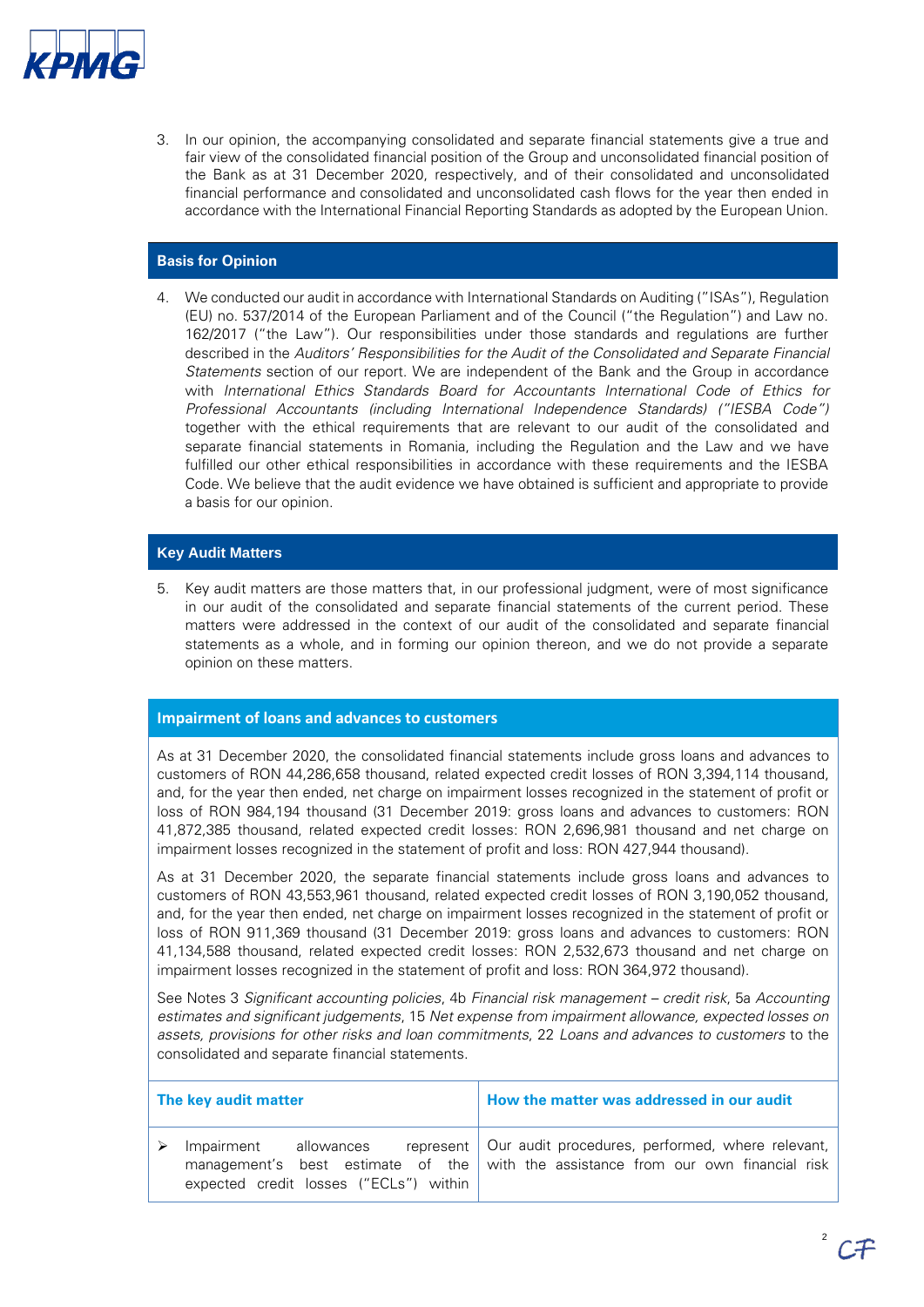

loans and advances to customers (collectively, "loans", "exposures") at amortized cost at the reporting date. We focused on this area as the measurement of impairment allowances requires management to make complex and subjective judgements over the amount of any such impairment.

- ➢ Impairment allowances for the performing exposures (Stage 1 and Stage 2 in the IFRS 9 hierarchy) as well as non-perfroming exposures (Stage 3), with amounts not exceeding certain pre-determined thresholds individually, are determined by modelling techniques relying on key parameters such as the probability of default (PD), exposure at default (EAD) and loss given default (LGD), taking into account historical experience, identification of exposures with a significant increase in credit risk ("SICR"), forward-looking information and management judgment (together "collective impairment allowance").
- ➢ Impairment allowances for exposures in excess of the above thresholds are determined on an individual basis by means of a discounted cash flows analysis. The process relies on a number of complex assumptions, in particular those in respect of the recovery scenarios and the expected proceeds from the sale of the related collateral and minimum period for collateral disposal.
- ➢ In the wake of the COVID-19 pandemic, and also the measures applied by the government of Romania to alleviate its effects, including payment holiday moratoriums, measurement of ECLs was associated with additional complexities and an increased estimation uncertainty. In addition, application of post-model adjustments was required from management in arriving at the year-end estimate of impairment losses.
- $\triangleright$  In the wake of the above factors, we considered impairment of loans and advances to customers to be associated with a significant risk of material misstatement in the consolidated and separate financial statements. Therefore, the area required our increased attention in the audit and as such was determined to be a key audit matter.

management, valuation and information technology (IT) specialists, included, among others:

- Inspecting the Bank's and its subsidiaries' ECL impairment provisioning methods and models, and assessing their compliance with the relevant requirements of the financial reporting standards. This included challenged management on whether the level of the methodology's sophistication is appropriate based on an assessment of the entity-level and portfolio-level factors;
- Testing the design, implementation and operating effectiveness of selected controls in the impairment process. This included testing the controls over (i) completeness and accuracy of relevant data inputs (mainly for loan exposure, ratings, forbearance flags, collaterals and interest rates data), (ii) approval and monitoring of loans (iii) review of collateral valuation reports, (iv) system computation of debt service and (v) testing of the IT control environment for data security and access;
- $\triangleright$  Assessing the consistency of application of the SICR criteria and of the identification of objective evidence of impairment, and also, for a sample of exposures, independent determination of the loans' classification into the stages of IFRS 9;
- ➢ For collective impairment allowance:
	- Challenging the macroeconomic forecasts used in the ECL model in terms of their relevance and source accuracy by comparing them to our own modelled forecasts. As part of the procedure, we challenged the consideration of the economic uncertainty relating to COVID-19, by means of corroborating inquiries of the management board members and inspection of publicly available information;
	- Testing the relevance and reliability of the data used in the process of calculating the PD, EAD and LGD parameters used in the collective ECL model, on a sample basis, by reference to the supporting documentation, such as credit risk memoranda, debt service status, repayment schedules, restructuring operations and underlying data for collections occurring after default;
	- Challenging significant post-model adjustments, by evaluating key underlying assumptions, inspecting the calculation method and tracing a sample of data used back to source data. As part of this procedure, we assessed the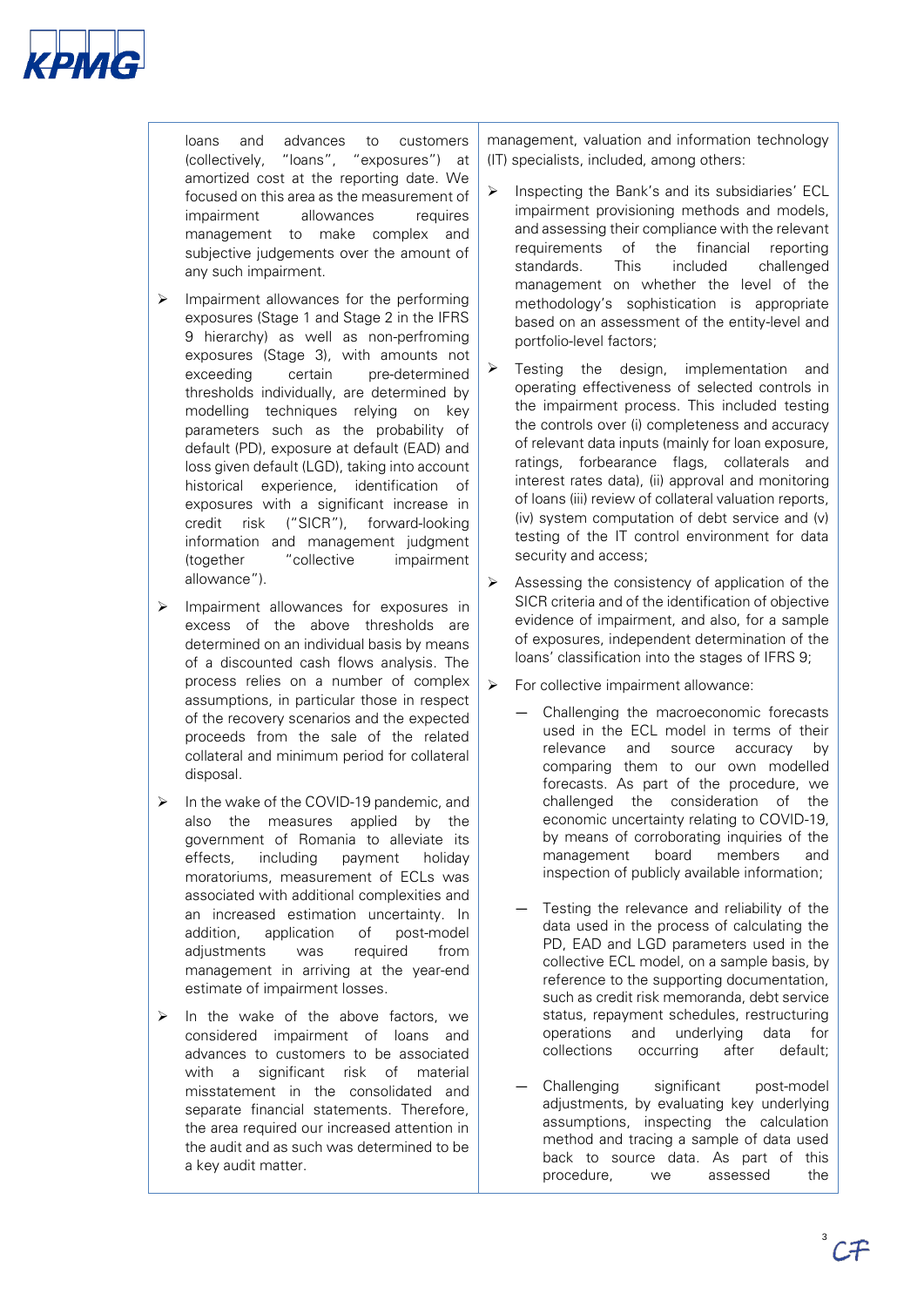



# **Other Matter – Corresponding figures**

6. The consolidated and separate financial statements of the Group and Bank as at and for the year ended 31 December 2019 were audited by another auditor who expressed an unmodified opinion on those statements on 27 March 2020.

# **Other information**

7. The Board of Directors is responsible for the preparation and presentation of other information. The other information comprises the Board of Directors' Report and the Annual Report (prepared as per the requirements of Financial Supervisory Authority ("FSA") Regulation 5/2018), but does not include the consolidated and separate financial statements and our auditors' report thereon.

Our opinion on the consolidated and separate financial statements does not cover the other information and, except to the extent otherwise explicitly stated in our report, we do not express any form of assurance conclusion thereon.

In connection with our audit of the consolidated and separate financial statements, our responsibility is to read the other information and, in doing so, consider whether the other information is materially inconsistent with the consolidated and separate financial statements or our knowledge obtained in the audit, or otherwise appears to be materially misstated.

With respect to the Board of Directors' Report we read and report whether the Board of Directors' Report is prepared, in all material respects, in accordance with NBR Order no. 27/2010, article 32 and NBR Order no. 27/2010, articles 12, 13, 15, 16 and 17 of the accounting regulations in accordance with International Financial Reporting Standards applicable to credit institutions.

Based solely on the work required to be undertaken in the course of the audit of the consolidated and separate financial statements, in our opinion: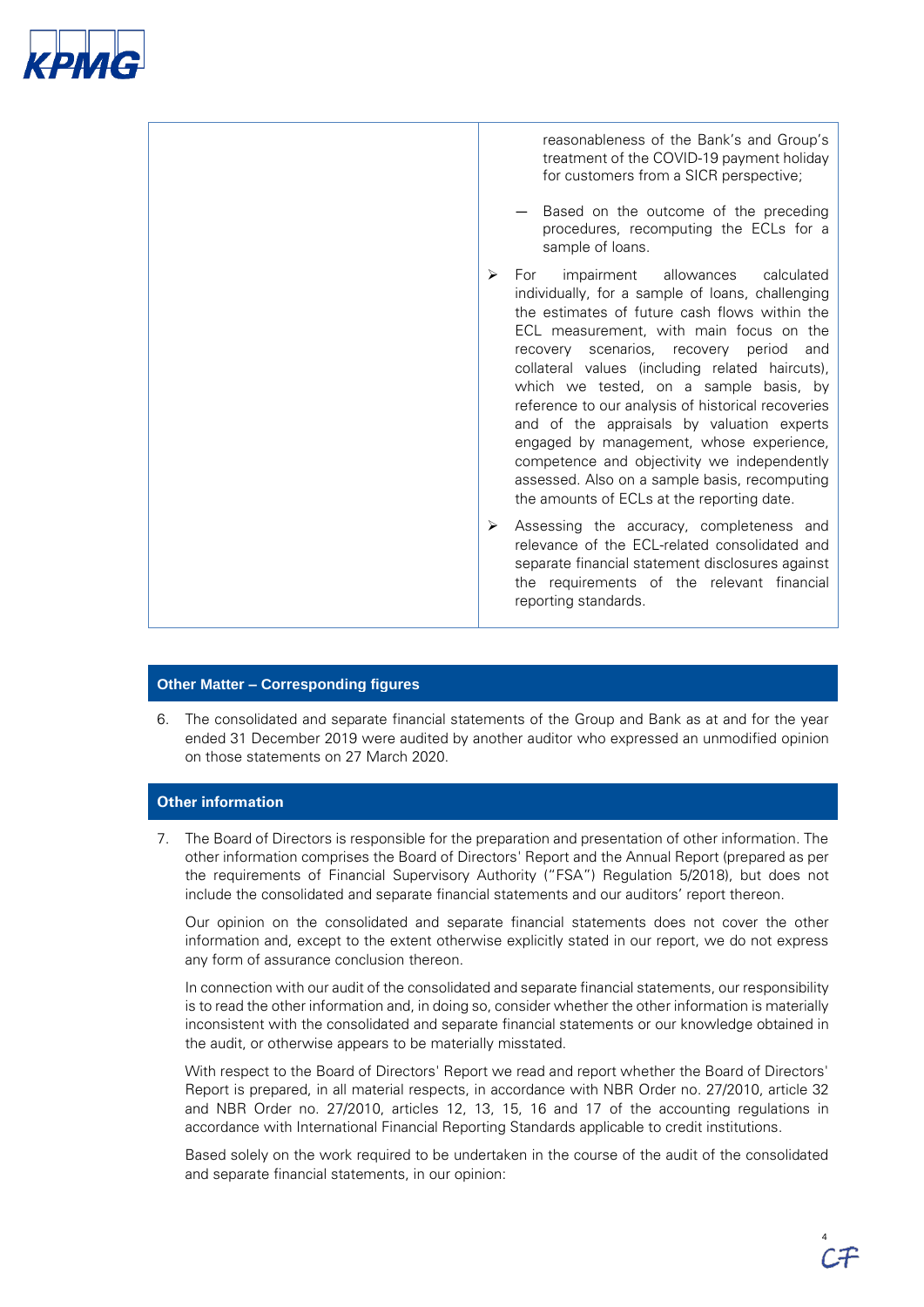

- a) The information given in the Board of Directors' Report and Annual Report prepared as per the requirements of FSA Regulation 5/2018 for the financial yearfor which the consolidated and separate financial statements are prepared is consistent, in all material respects, with the consolidated and separate financial statements;
- b) The Board of Directors' Report has been prepared, in all material respects, in accordance with NBR Order no. 27/2010, article 32 and NBR Order no. 27/2010, articles 12, 13, 15, 16 and 17 of the accounting regulations in accordance with International Financial Reporting Standards applicable to credit institutions.

In addition, in light of the knowledge and understanding of the Bank and its environment obtained in the course of our audit we are required to report if we have identified material misstatements in the Board of Directors' Report and the Annual Report (prepared as per the requirements of FSA Regulation 5/2018). We have nothing to report in this regard.

## **Responsibilities of Management and Those Charged with Governance for the Consolidated and Separate Financial Statements**

- 8. Management is responsible for the preparation of consolidated and separate financial statements that give a true and fair view in accordance with International Financial Reporting Standards as adopted by the European Union and for such internal control as management determines is necessary to enable the preparation of consolidated and separate financial statements that are free from material misstatement, whether due to fraud or error.
- 9. In preparing the consolidated and separate financial statements, management is responsible for assessing the Bank's and Group's ability to continue as a going concern, disclosing, as applicable, matters related to going concern and using the going concern basis of accounting unless management either intends to liquidate the Bank and Group or to cease operations, or has no realistic alternative but to do so.
- 10. Those charged with governance are responsible for overseeing the Bank's and Group's financial reporting process.

## **Auditors' Responsibility for the Audit of the Consolidated and Separate Financial Statements**

- 11. Our objectives are to obtain reasonable assurance about whether the consolidated and separate financial statements as a whole are free from material misstatement, whether due to fraud or error, and to issue an auditors' report that includes our opinion. Reasonable assurance is a high level of assurance, but is not a guarantee that an audit conducted in accordance with ISAs will always detect a material misstatement when it exists. Misstatements can arise from fraud or error and are considered material if, individually or in the aggregate, they could reasonably be expected to influence the economic decisions of users taken on the basis of these consolidated and separate financial statements.
- 12. As part of an audit in accordance with ISAs, we exercise professional judgment and maintain professional skepticism throughout the audit. We also:
	- Identify and assess the risks of material misstatement of the consolidated and separate financial statements, whether due to fraud or error, design and perform audit procedures responsive to those risks, and obtain audit evidence that is sufficient and appropriate to provide a basis for our opinion. The risk of not detecting a material misstatement resulting from fraud is higher than for one resulting from error, as fraud may involve collusion, forgery, intentional omissions, misrepresentations, or the override of internal control.
	- Obtain an understanding of internal control relevant to the audit in order to design audit procedures that are appropriate in the circumstances, but not for the purpose of expressing an opinion on the effectiveness of the Bank's and Group's internal control.
	- Evaluate the appropriateness of accounting policies used and the reasonableness of accounting

5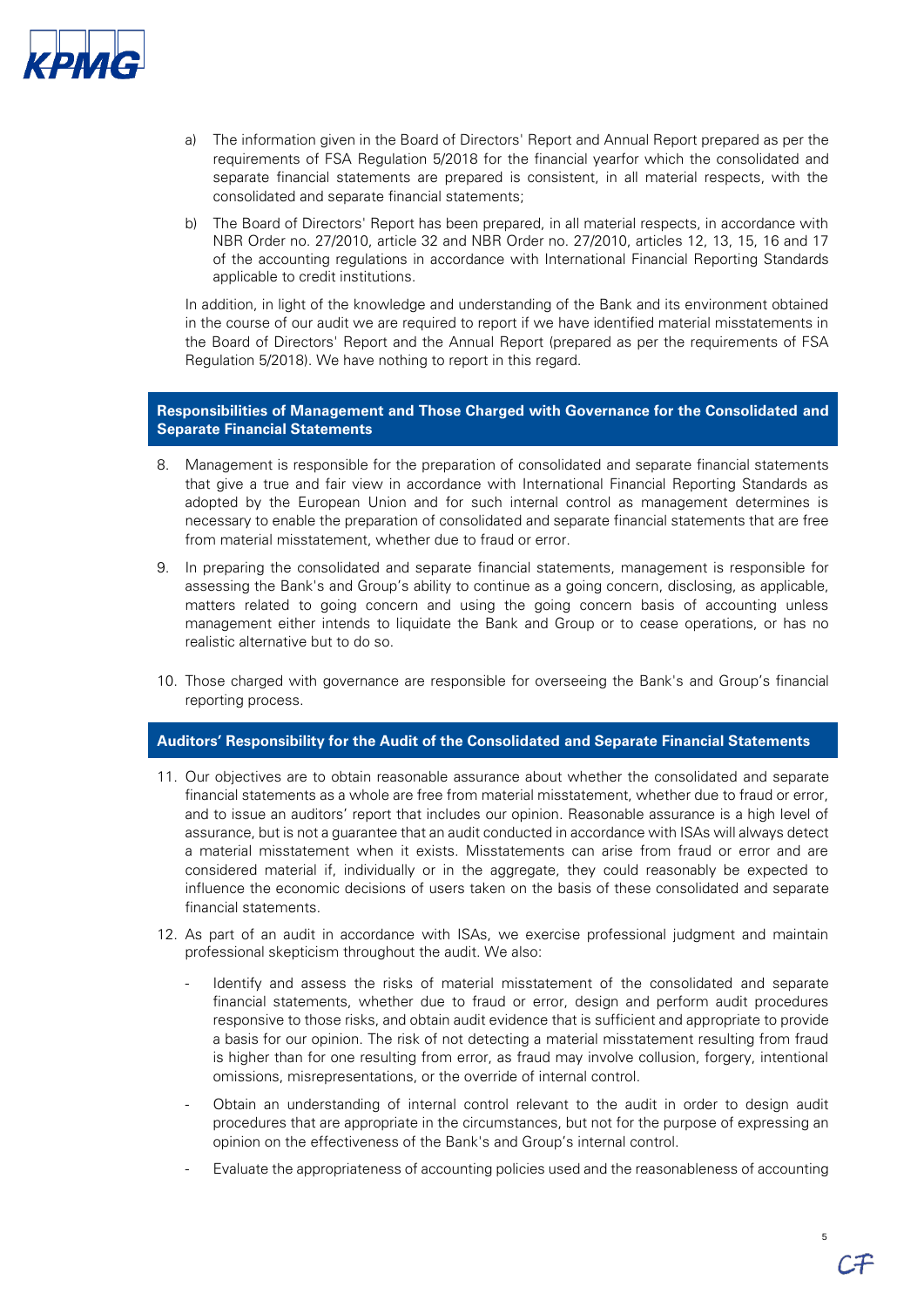

estimates and related disclosures made by management.

- Conclude on the appropriateness of management's use of the going concern basis of accounting and, based on the audit evidence obtained, whether a material uncertainty exists related to events or conditions that may cast significant doubt on the Bank's and Group's ability to continue as a going concern. If we conclude that a material uncertainty exists, we are required to draw attention in our auditors' report to the related disclosures in the consolidated and separate financial statements or, if such disclosures are inadequate, to modify our opinion. Our conclusions are based on the audit evidence obtained up to the date of our auditors' report. However, future events or conditions may cause the Bank and Group to cease to continue as a going concern.
- Evaluate the overall presentation, structure and content of the consolidated and separate financial statements, including the disclosures, and whether the consolidated and separate financial statements represent the underlying transactions and events in a manner that achieves fair presentation.
- Obtain sufficient appropriate audit evidence regarding the financial information of the entities or business activities within the Group to express an opinion on the consolidated financial statements. We are responsible for the direction, supervision and performance of the group audit. We remain solely responsible for our audit opinion.
- 13. We communicate with those charged with governance regarding, among other matters, the planned scope and timing of the audit and significant audit findings, including any significant deficiencies in internal control that we identify during our audit.
- 14. We also provide those charged with governance with a statement that we have complied with relevant ethical requirements regarding independence, and communicate with them all relationships and other matters that may reasonably be thought to bear on our independence, and where applicable, actions taken to eliminate threats or safeguards applied.
- 15. From the matters communicated with those charged with governance, we determine those matters that were of most significance in the audit of the consolidated and separate financial statements of the current period and are therefore the key audit matters. We describe these matters in our auditors' report unless law or regulation precludes public disclosure about the matter or when, in extremely rare circumstances, we determine that a matter should not be communicated in our report because the adverse consequences of doing so would reasonably be expected to outweigh the public interest benefits of such communication.

# Report on Other Legal and Regulatory Requirements

- 16. We were appointed by the General Shareholders' Meeting on 29 April 2020 to audit the consolidated and separate financial statements of Banca Transilvania S.A. for the year ended 31 December 2020. Our total uninterrupted period of engagement is of 1 year, covering the year ended 31 December 2020.
- 17. We confirm that:
	- our audit opinion is consistent with the additional report presented to the Audit Committee of the Bank, which we issued on 24 March 2021. We also remained independent of the audited entity in conducting the audit.
	- we have not provided to the Bank the prohibited non-audit services (NASs) referred to in Article 5(1) of EU Regulation (EU) No 537/2014.

The engagement partner on the audit resulting in this independent auditors' report is Furtuna Cezar-Gabriel.